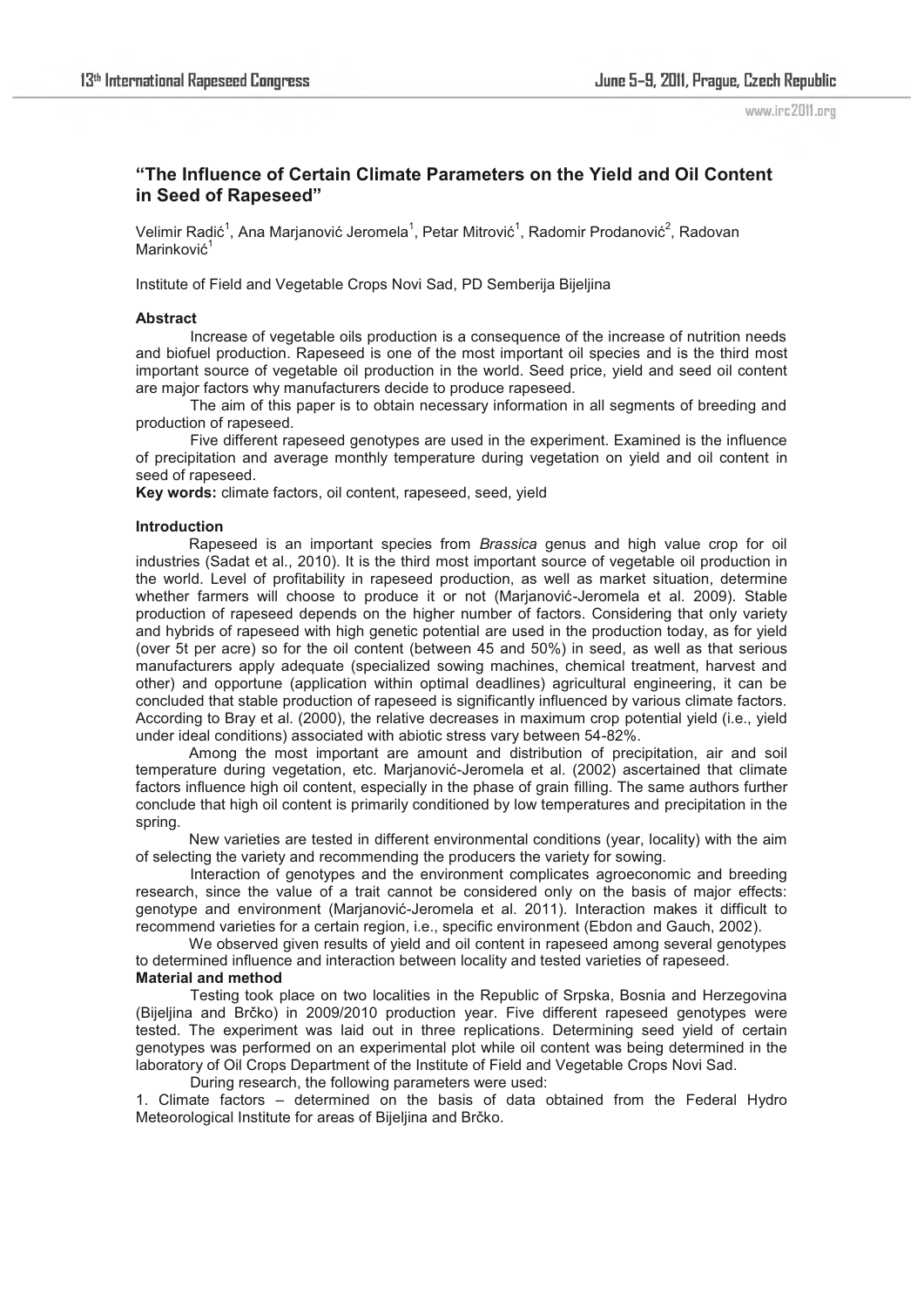2. Seed yield – determining seed yield of certain genotypes was performed on experimental plot for each observed replication. Yield of rapeseed was expressed in relative value.

3. Seed oil content – seed samples from which oil content was determined by the conventional method by Ruskovski and expressed in relative values were taken from each replication.

 GENSTAT computer program was used for the analysis of variance of two level factorial experiment.

#### **Research results**

*Obtained seed yield* – acquired results on the first locality show that seed yield of the observed genotypes was ranging from 1813 kg/ha for G-5 to the highest yield determined for genotype G-3 - 2677 kg/ha (Table 1). In the second locality, the lowest seed yield was determined for genotype G-2 (1830 kg/ha) while the highest yield was accomplished with G-3 (2410 kg/ha) (Table 1).

| Genotype | Obtained seed yield (kg/ha) |             |         |
|----------|-----------------------------|-------------|---------|
|          | Locality I                  | Locality II | Average |
| $G-1$    | 2343                        | 1973        | 2158    |
| $G-2$    | 2513                        | 1830        | 2172    |
| $G-3$    | 2677                        | 2410        | 2543    |
| $G-4$    | 2017                        | 2133        | 2075    |
| $G-5$    | 1813                        | 1863        | 1838    |
| Average  | 2273                        | 2042        | 2157    |

Table 1 – Obtained seed yield in the observed localities

| SD-   | Yield    |          |                     |  |
|-------|----------|----------|---------------------|--|
|       | Genotype | Locality | Locality x genotype |  |
| $1\%$ | 97       | 61.5     | 137.5               |  |
| 5%    | 71.0     | 44.9     | 100.4               |  |

 On the basis of obtained seed yield, highly significant differences were determined between differences of G-3, G-4 and G-5 genotypes with respect to all the observed genotypes. Statistically significant difference was determined by observing G-4 and G-2 genotypes. No significant differences were determined by comparing G-1 and G-2 i.e., G-1 and G-4 genotypes. On the basis of obtained results, highly significant difference was determined between obtained yields in the localities. If interaction locality x genotype is observed, highly significant differences are being determined between all the observed genotypes in locality I. In locality II, highly significant differences between all the observed genotypes were also determined, except if genotypes G-2 and G-5 are being compared. There are no statistically significant differences between these two genotypes regarding obtained seed yield.

*Oil content in seed* – As for oil content and seed yield, lower values in the second locality were determined with respect to the first locality (Table 1 and 2). Obtained oil content in seed of rapeseed in the first locality ranged from 46.13% to 49.36%. The lowest oil content was determined in G-2, while G-4 had the highest oil content in seed (Table 2). As in the first locality, genotype G-2 in Bijeljina locality accomplished the lowest oil content (43.15%) while G-4 achieved the highest oil content in seed of rapeseed (46.94%) (Table 2). This genotype had the highest oil content in the first locality as well.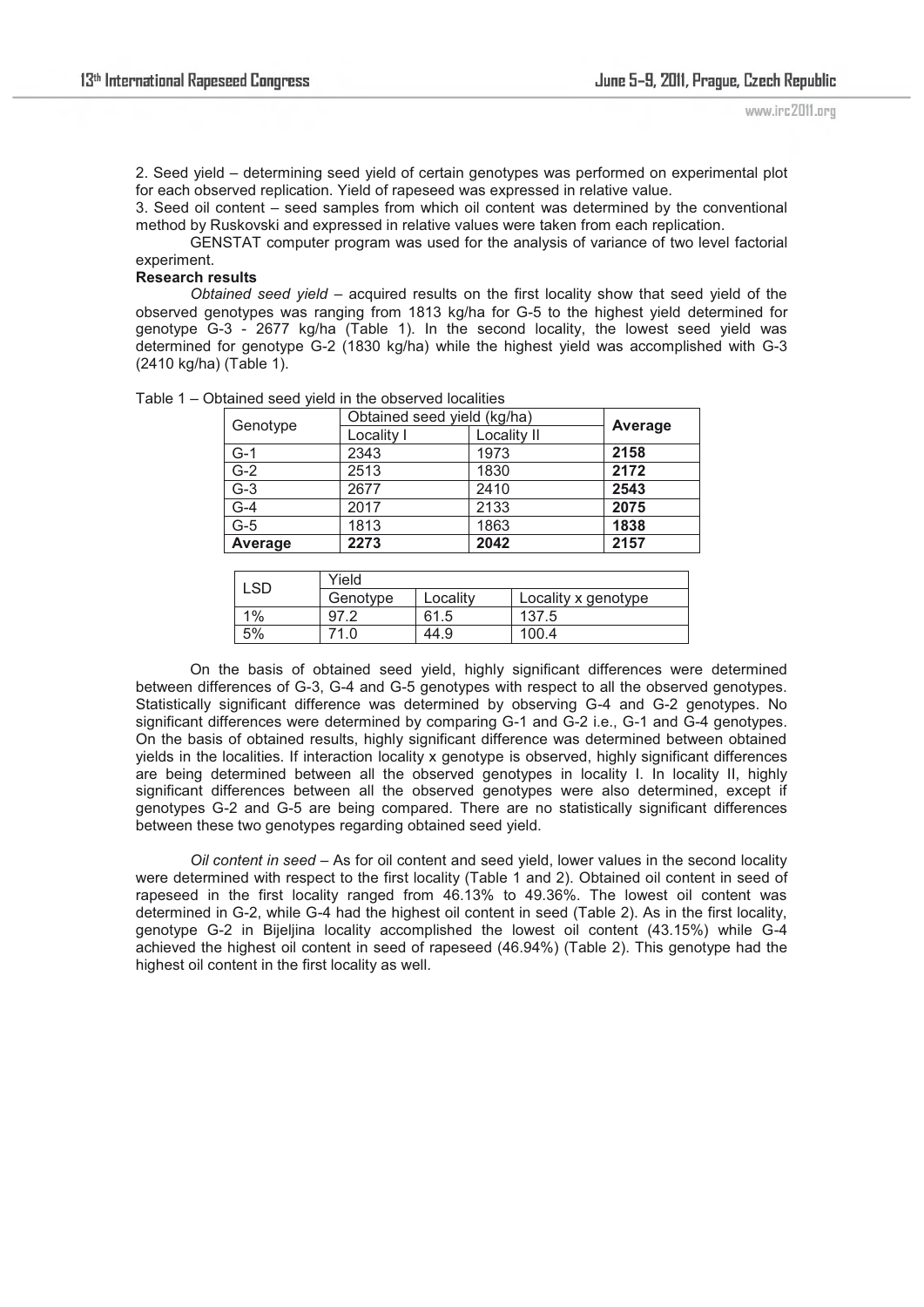www.irc2011.org

| Genotype         |            | Oil content in seed (%) |         |
|------------------|------------|-------------------------|---------|
|                  | Locality I | Locality II             | Average |
| $G-1$            | 48.39      | 45.49                   | 46.94   |
| $\overline{G-2}$ | 46.13      | 43.15                   | 44.64   |
| $G-3$            | 46.77      | 43.84                   | 45.30   |
| $G-4$            | 49.36      | 46.94                   | 48.15   |
| $\overline{G-5}$ | 46.28      | 43.26                   | 44.77   |
| Average          | 47.39      | 44.54                   | 45.96   |

Table 2 Obtained oil content in seed in the observed localities

| _SD. | Oil content |          |                     |  |
|------|-------------|----------|---------------------|--|
|      | Genotype    | Locality | Locality x genotype |  |
| 1%   | 0.684       | 0.433    | 0.968               |  |
| 5%   | 0.499       | 0.316    | 0.707               |  |

 On the basis of determined oil content in seed and comparison of the obtained results it is determined that there is a highly significant difference with all observed genotypes. Significant difference, at the level of 5%, is determined during comparison of G-3 and G-5 genotypes, while by comparing G-2 and G-5 genotypes, statistically significant difference was not determined. If one compares average results obtained on the level of localities, a conclusion arises that there is a highly significant difference between the observed parameters. By comparing the results obtained in the locality, it was determined that there are no statistically significant differences between G-2, G-3 and G-5 genotypes. Significant difference of 5% was determined during comparison of G-1 and G-4 genotypes. By comparing these two genotypes with the rest of the genotypes, highly significant difference was determined. By observing the second locality, one reaches the same conclusion as in the second locality if we compare G-2, G-3 and G-5 genotypes. As opposed to the first locality, highly significant difference was determined here between G-1 and G-4 genotypes as during comparison of these two genotypes with the rest of the observed genotypes.

 Lack of moisture and high temperature at the time of sowing, as well as low temperatures and high precipitation during April and May at the time of flowering and grain filling had an influence on varieties not to fulfill genetic potential for the yield (reduction of yield), while the obtained oil content in seed remained on the level of long-term average. On the basis of obtained results, influence of bad meteorological conditions was determined on the obtained yield of rapeseed seed during vegetation (site of the Federal Hydro Meteorological Institute of the Republic of Srpska). Marjanović-Jeromela et al. (2007, 2011) reached a similar conclusion in their research. In his doctoral dissertation, Balalić (2009) concludes that beside influence of the environment and choice of varieties, i.e., hybrids, locality has a high influence on obtained yield as well. Similar results were also obtained by Radić (2008) in his doctoral dissertation. Influence of meteorological conditions on oil content was not as influential as locality on oil content was. Obtained yield implies that varieties of rapeseed can have good yield despite bad meteorological conditions during vegetation. Determined oil content in seed of rapeseed varieties is on an enviable level and does not lapse in oil content which is obtained by some rapeseed hybrids.

 On the basis of acquired results of the obtained rapeseed yield it can be concluded that there is a significant influence of locality on the choice of varieties, i.e., hybrids. Thereat, it is necessary to make an arrangement of varieties, i.e., hybrids for certain localities.

### **Literature**

Bray EA, Baileyserres J, Weretilnyk E. (2000). Responce to abiotic stresses, in Buchanan. American Society of plant physiologists, p. 1158-1203.

Balalić I. (2009). Multivarijaciona analiza uticaja interakcije hibrida i rokova setvena sadržaj ulja, prinos i komponente prinosa suncokreta. Doktorska disertacija, Poljoprivredni fakultet, Univerzitet u Novom Sadu.